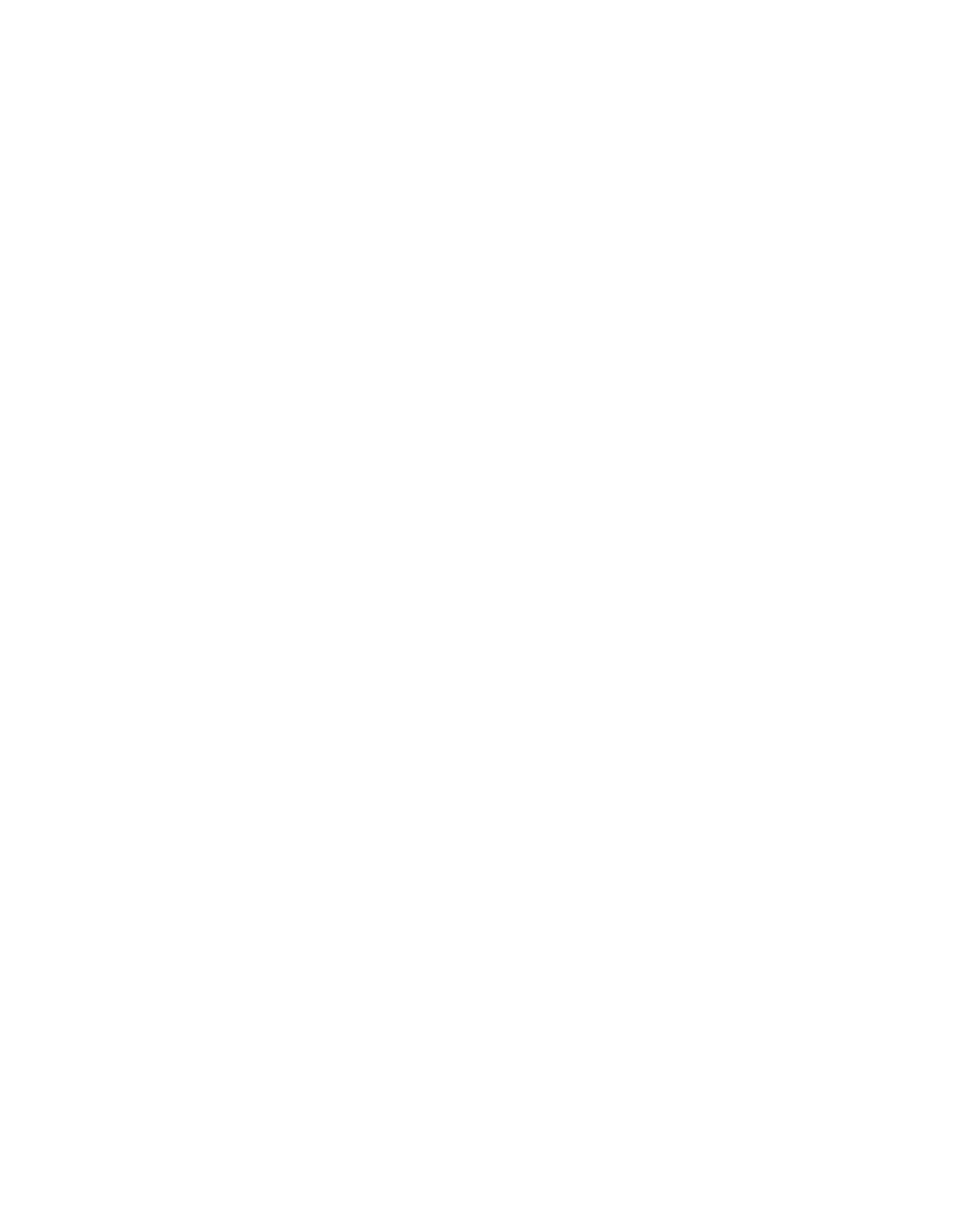*Bill 21 Mr. Griffiths* 

# **BILL 21**

2008

# **HEATING OIL AND PROPANE REBATE ACT**

*(Assented to , 2008)* 

# *Table of Contents*

- **1** Definition
- **2** Rebate
- **3** Terms and conditions
- **4** Repayment of rebate
- **5** Offences and penalties
- **6** Regulations
- **7** Consequential amendment
- **8** Repeal
- **9** Coming into force

HER MAJESTY, by and with the advice and consent of the Legislative Assembly of Alberta, enacts as follows:

### **Definition**

**1** In this Act, "Minister" means the Minister determined under section 16 of the *Government Organization Act* as the Minister responsible for this Act.

## **Rebate**

**2** If authorized by the regulations, the Minister may, in accordance with the regulations, provide a rebate with respect to the purchase of oil or propane for residential, commercial or industrial heating purposes within Alberta.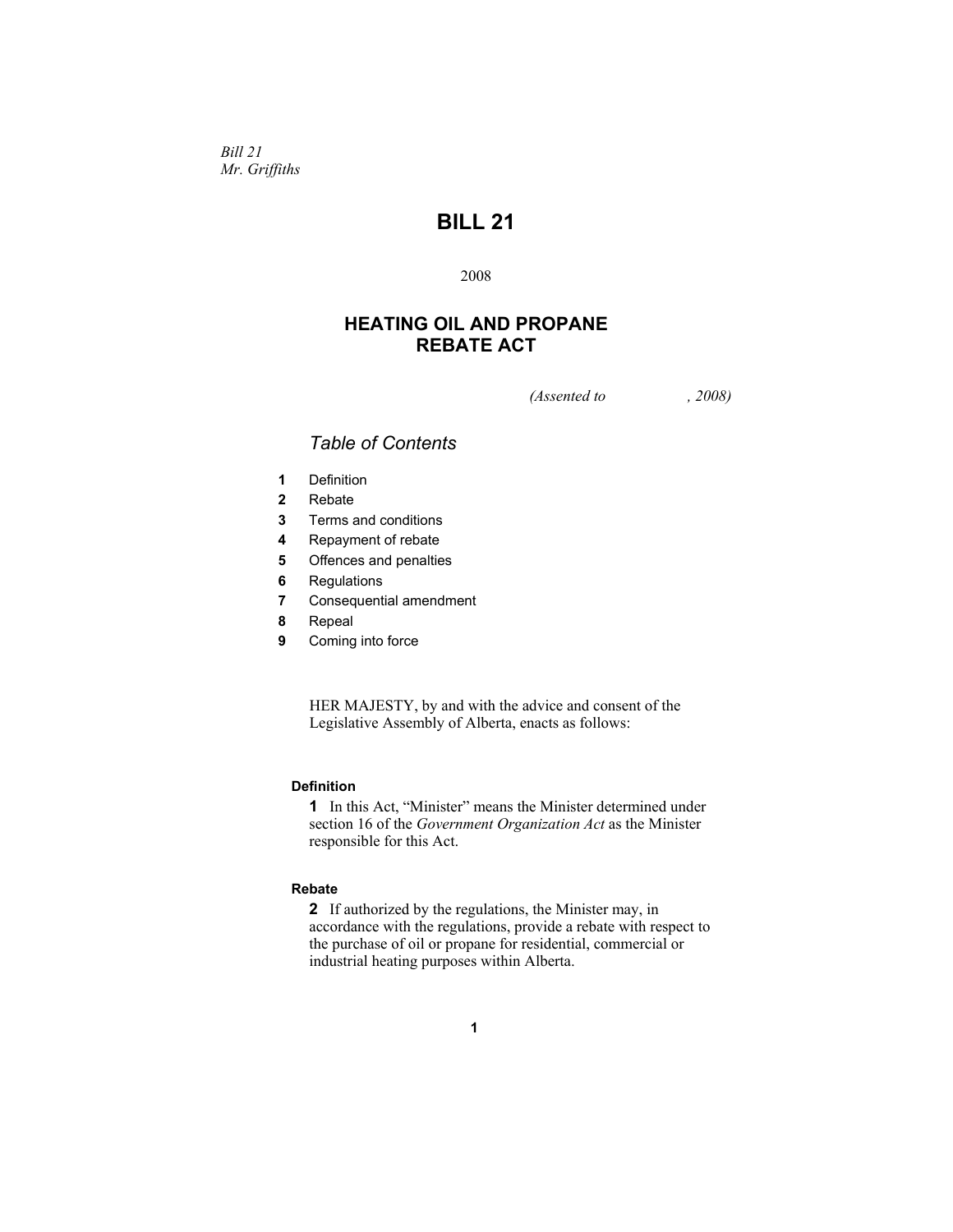## **Terms and conditions**

**3** A rebate is subject to the following terms and conditions:

- (a) the oil or propane shall not, except under special circumstances approved by the Minister, be used in an area that is
	- (i) subject to an agreement under section 45 of the *Municipal Government Act* with respect to natural gas, or
	- (ii) a franchise area as defined in section 1(f) of the *Gas Distribution Act*;
- (b) the terms and conditions that may be prescribed by regulation;
- (c) any terms and conditions the Minister considers appropriate.

#### **Repayment of rebate**

**4(1)** The Minister may require repayment of a rebate, in whole or in part, by a recipient of a rebate who

- (a) receives the rebate contrary to a provision of this Act,
- (b) does not comply with a term or condition of the rebate, or
- (c) fails to disclose or misrepresents a material fact in the application for the rebate.

**(2)** An amount required to be repaid under subsection (1) is a debt due to the Government.

**(3)** The Minister may bring an action in debt to collect the debt due.

## **Offences and penalties**

**5** A person is guilty of an offence and liable to a fine of not more than \$10 000 if the person

(a) fails to disclose or misrepresents a material fact in the application for a rebate, or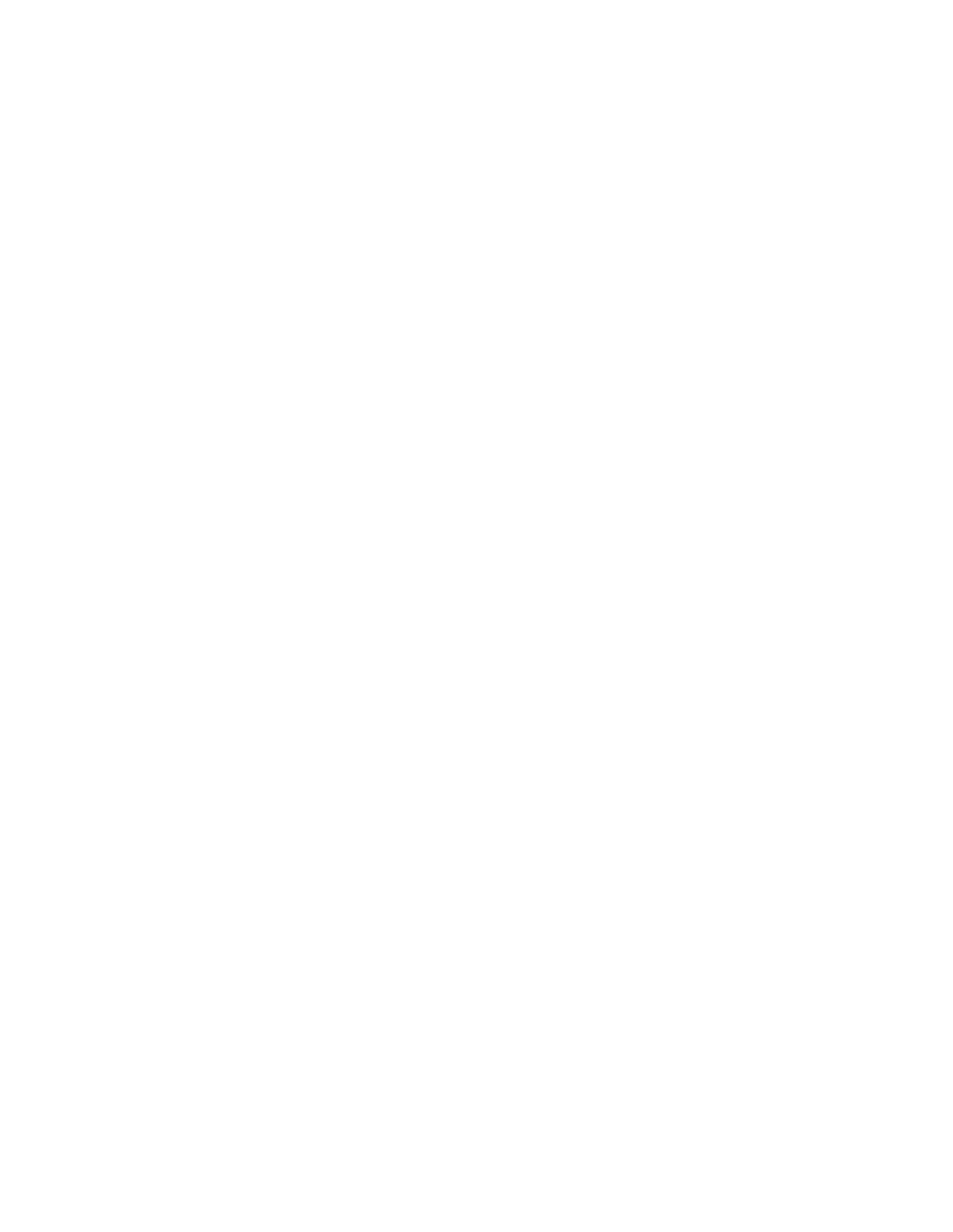(b) fails to comply with a term or condition of a rebate.

#### **Regulations**

**6** The Lieutenant Governor in Council may make regulations

- (a) respecting an application for a rebate;
- (b) authorizing and respecting the provision of a rebate;
- (c) prescribing terms and conditions that apply to a rebate;
- (d) governing any other matter necessary for the administration of this Act for which no specific provision is made in this Act.

#### **Consequential amendment**

**7 The** *Natural Gas Price Protection Act* **is amended by repealing section 8.**

## **Repeal**

**8** The *Natural Gas Rebates Act*, RSA 2000 cN-2, is repealed.

## **Coming into force**

**9** This Act comes into force on Proclamation.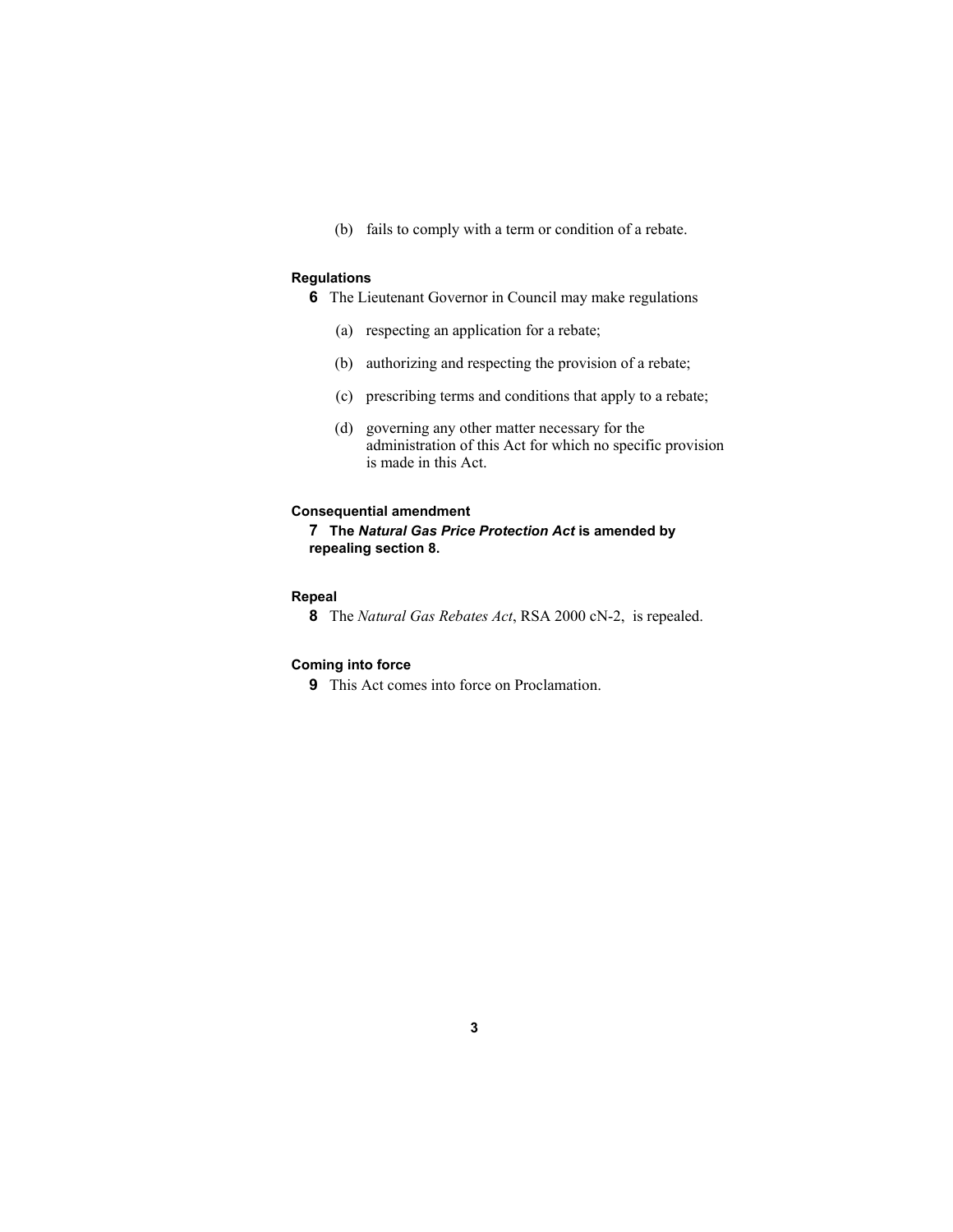# **Explanatory Notes**

Consequential.

Repeal.

Coming into force.

Explanatory Notes